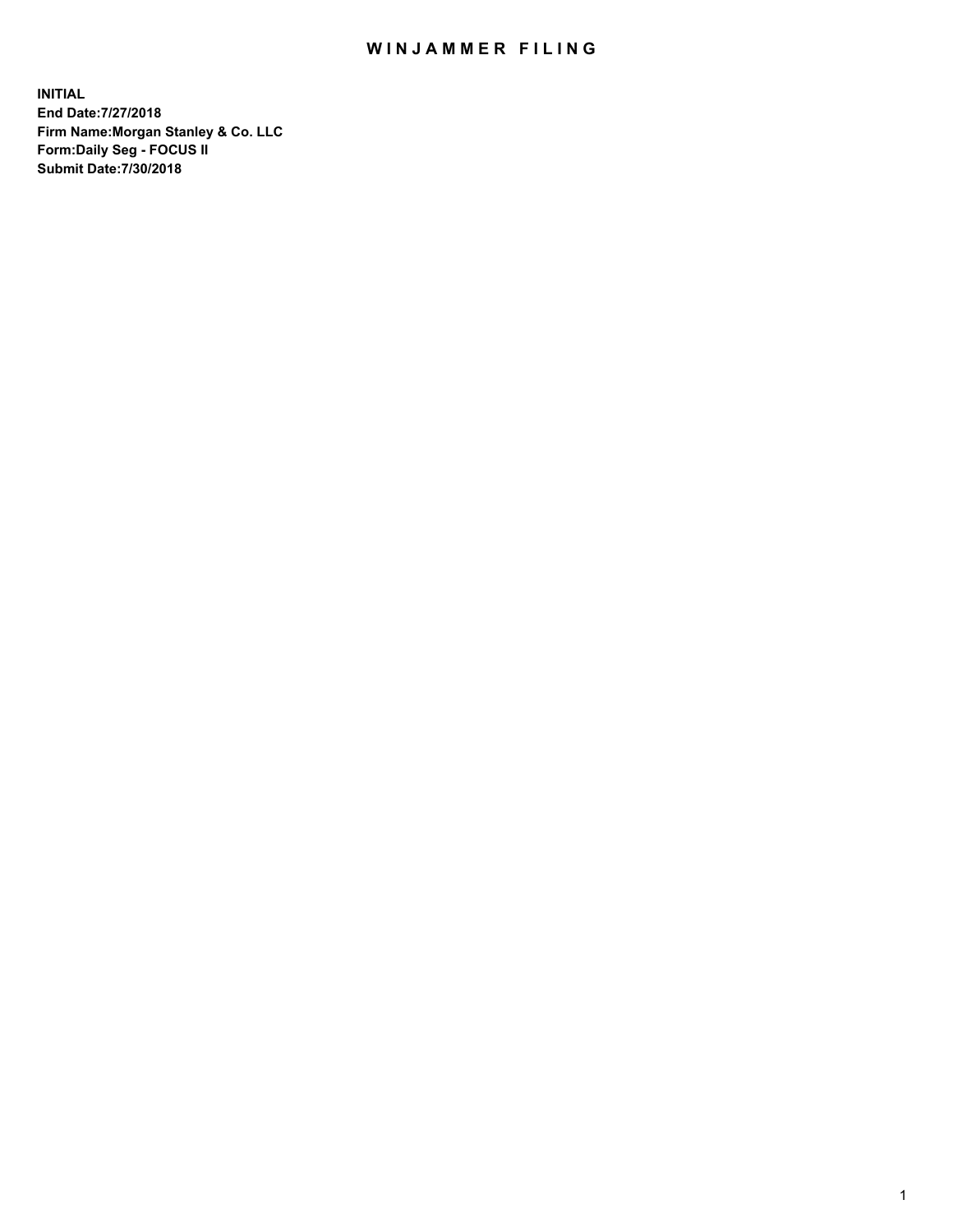**INITIAL End Date:7/27/2018 Firm Name:Morgan Stanley & Co. LLC Form:Daily Seg - FOCUS II Submit Date:7/30/2018 Daily Segregation - Cover Page**

| Name of Company                                                                                                        | Morgan Stanley & Co. LLC     |  |  |
|------------------------------------------------------------------------------------------------------------------------|------------------------------|--|--|
| <b>Contact Name</b>                                                                                                    | <b>Ikram Shah</b>            |  |  |
| <b>Contact Phone Number</b>                                                                                            | 212-276-0963                 |  |  |
| <b>Contact Email Address</b>                                                                                           | Ikram.shah@morganstanley.com |  |  |
| FCM's Customer Segregated Funds Residual Interest Target (choose one):                                                 |                              |  |  |
| a. Minimum dollar amount: ; or                                                                                         | 280,000,000                  |  |  |
| b. Minimum percentage of customer segregated funds required:% ; or                                                     | <u>0</u>                     |  |  |
| c. Dollar amount range between: and; or<br>d. Percentage range of customer segregated funds required between: % and %. | <u>0 0</u><br>0 Q            |  |  |
| FCM's Customer Secured Amount Funds Residual Interest Target (choose one):                                             |                              |  |  |
| a. Minimum dollar amount: ; or                                                                                         | 140,000,000                  |  |  |
| b. Minimum percentage of customer secured funds required:%; or                                                         | <u>0</u>                     |  |  |
| c. Dollar amount range between: and; or                                                                                | 0 <sub>0</sub>               |  |  |
| d. Percentage range of customer secured funds required between:% and%.                                                 | 0 <sub>0</sub>               |  |  |
| FCM's Cleared Swaps Customer Collateral Residual Interest Target (choose one):                                         |                              |  |  |
| a. Minimum dollar amount: ; or                                                                                         | 92,000,000                   |  |  |
| b. Minimum percentage of cleared swaps customer collateral required:% ; or                                             | <u>0</u>                     |  |  |
| c. Dollar amount range between: and; or                                                                                | 0 Q                          |  |  |
| d. Percentage range of cleared swaps customer collateral required between:% and%.                                      | 00                           |  |  |

Attach supporting documents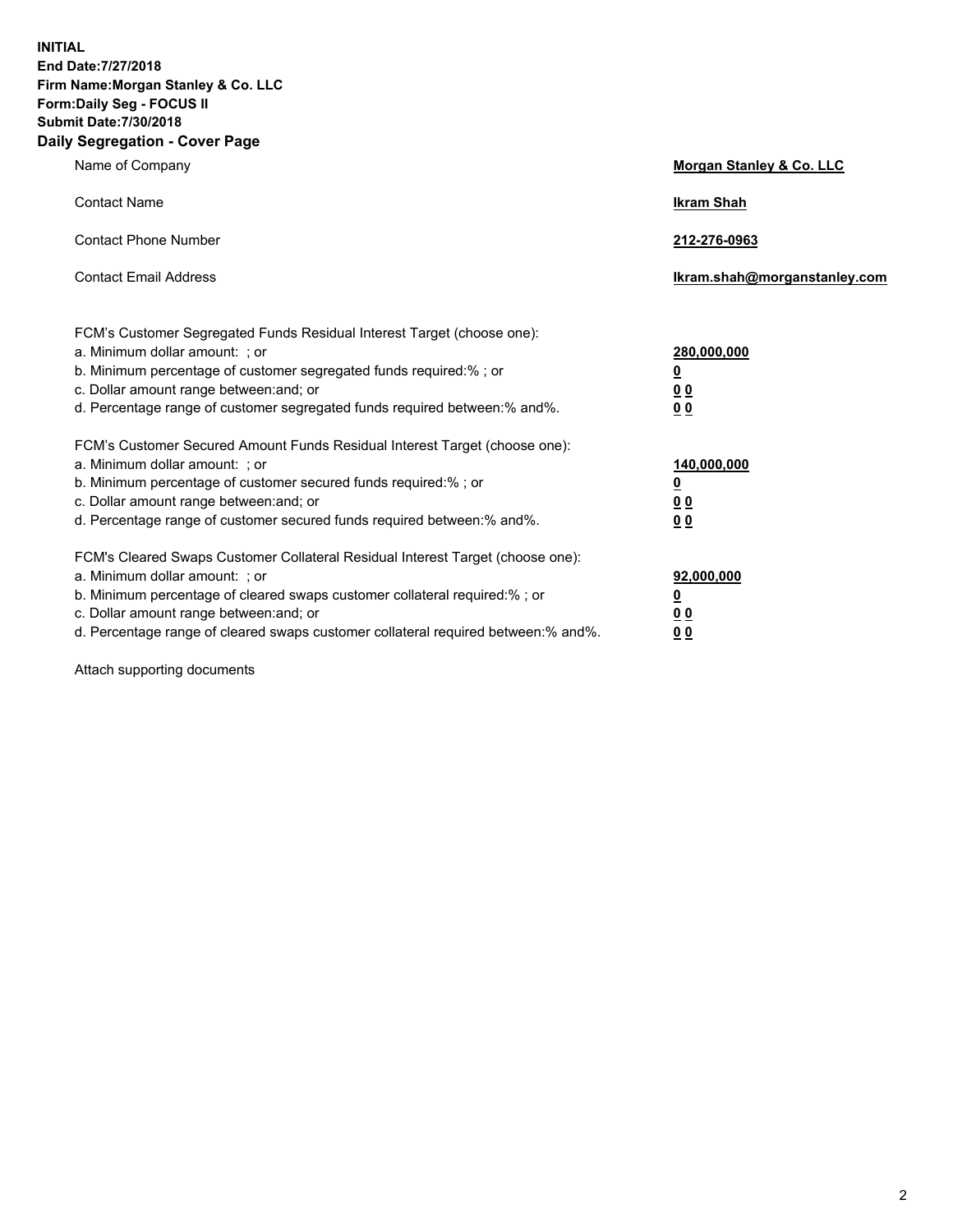## **INITIAL End Date:7/27/2018 Firm Name:Morgan Stanley & Co. LLC Form:Daily Seg - FOCUS II Submit Date:7/30/2018 Daily Segregation - Secured Amounts**

|    | Foreign Futures and Foreign Options Secured Amounts                                         |                                     |
|----|---------------------------------------------------------------------------------------------|-------------------------------------|
|    | Amount required to be set aside pursuant to law, rule or regulation of a foreign            | $0$ [7305]                          |
|    | government or a rule of a self-regulatory organization authorized thereunder                |                                     |
| 1. | Net ledger balance - Foreign Futures and Foreign Option Trading - All Customers             |                                     |
|    | A. Cash                                                                                     | 3,221,118,361 [7315]                |
|    | B. Securities (at market)                                                                   | 2,239,070,010 [7317]                |
| 2. | Net unrealized profit (loss) in open futures contracts traded on a foreign board of trade   | -224,535,750 [7325]                 |
| 3. | Exchange traded options                                                                     |                                     |
|    | a. Market value of open option contracts purchased on a foreign board of trade              | 33,497,903 [7335]                   |
|    | b. Market value of open contracts granted (sold) on a foreign board of trade                | -25,330,150 [7337]                  |
| 4. | Net equity (deficit) (add lines 1. 2. and 3.)                                               | 5,243,820,374 [7345]                |
| 5. | Account liquidating to a deficit and account with a debit balances - gross amount           | 174,194,581 [7351]                  |
|    |                                                                                             |                                     |
|    | Less: amount offset by customer owned securities                                            | <u>-173,199,391</u> [7352] <u>(</u> |
| 6. | Amount required to be set aside as the secured amount - Net Liquidating Equity              | 5,244,815,564 [7355]                |
|    | Method (add lines 4 and 5)                                                                  |                                     |
| 7. | Greater of amount required to be set aside pursuant to foreign jurisdiction (above) or line | 5,244,815,564 [7360]                |
|    | 6.                                                                                          |                                     |
|    | FUNDS DEPOSITED IN SEPARATE REGULATION 30.7 ACCOUNTS                                        |                                     |
| 1. | Cash in banks                                                                               |                                     |
|    | A. Banks located in the United States                                                       | 553,566,984 [7500]                  |
|    | B. Other banks qualified under Regulation 30.7                                              | 554,175,564 [7520] 1                |
|    |                                                                                             | [7530]                              |
| 2. | Securities                                                                                  |                                     |
|    | A. In safekeeping with banks located in the United States                                   | <u>155,958,175</u> [7540]           |
|    | B. In safekeeping with other banks qualified under Regulation 30.7                          | 0 [7560] 155,958,175                |
| 3. | Equities with registered futures commission merchants                                       |                                     |
|    | A. Cash                                                                                     | 6,319,097 [7580]                    |
|    | <b>B.</b> Securities                                                                        | $0$ [7590]                          |
|    | C. Unrealized gain (loss) on open futures contracts                                         | 866,661 [7600]                      |
|    | D. Value of long option contracts                                                           | $0$ [7610]                          |
|    | E. Value of short option contracts                                                          | 0 [7615] 7,185,758 [7               |
| 4. | Amounts held by clearing organizations of foreign boards of trade                           |                                     |
|    | A. Cash                                                                                     | $0$ [7640]                          |
|    | <b>B.</b> Securities                                                                        | $0$ [7650]                          |
|    | C. Amount due to (from) clearing organization - daily variation                             | $0$ [7660]                          |
|    | D. Value of long option contracts                                                           | $0$ [7670]                          |
|    | E. Value of short option contracts                                                          | 0 [7675] 0 [7680]                   |
| 5. | Amounts held by members of foreign boards of trade                                          |                                     |
|    | A. Cash                                                                                     | 2,299,026,599 [7700]                |
|    | <b>B.</b> Securities                                                                        | 2,083,111,836 [7710]                |
|    | C. Unrealized gain (loss) on open futures contracts                                         | 225,402,411 [7720]                  |
|    | D. Value of long option contracts                                                           | 33,497,903 [7730]                   |
|    | E. Value of short option contracts                                                          | <u>-25,330,150</u> [7735] 4,        |
|    |                                                                                             | [7740]                              |
| 6. | Amounts with other depositories designated by a foreign board of trade                      | $0$ [7760]                          |
| 7. | Segregated funds on hand                                                                    | $0$ [7765]                          |
| 8. | Total funds in separate section 30.7 accounts                                               | 5,435,790,258 [7770]                |
| 9. | Excess (deficiency) Set Aside for Secured Amount (subtract line 7 Secured Statement         | 190,974,694 [7380]                  |
|    |                                                                                             |                                     |

10. Management Target Amount for Excess funds in separate section 30.7 accounts **140,000,000** [7780]

Page 1 from Line 8)

**070,010** [7317] a. 7.903 [7335] **80,150** [7337] Less: amount offset by customer owned securities **-173,199,391** [7352] **995,190** [7354] **5,244,815,564** [7355]

## **5,244,815,564** [7360]

 $66,984$  [7500] B. Other banks qualified under Regulation 30.7 **554,175,564** [7520] **1,107,742,548** [7530]

**58,175** [7540] 80] **155,958,175** [7570]

E. Value of short of short of  $(7620)$ 

 A. Cash **2,299,026,599** [7700] B. Securities **2,083,111,836** [7710] **02,411** [7720] D. Value of long option contracts **33,497,903** [7730] E. Value of short option contracts **-25,330,150** [7735] **4,164,903,777** [7740] **190,974,694** [7380]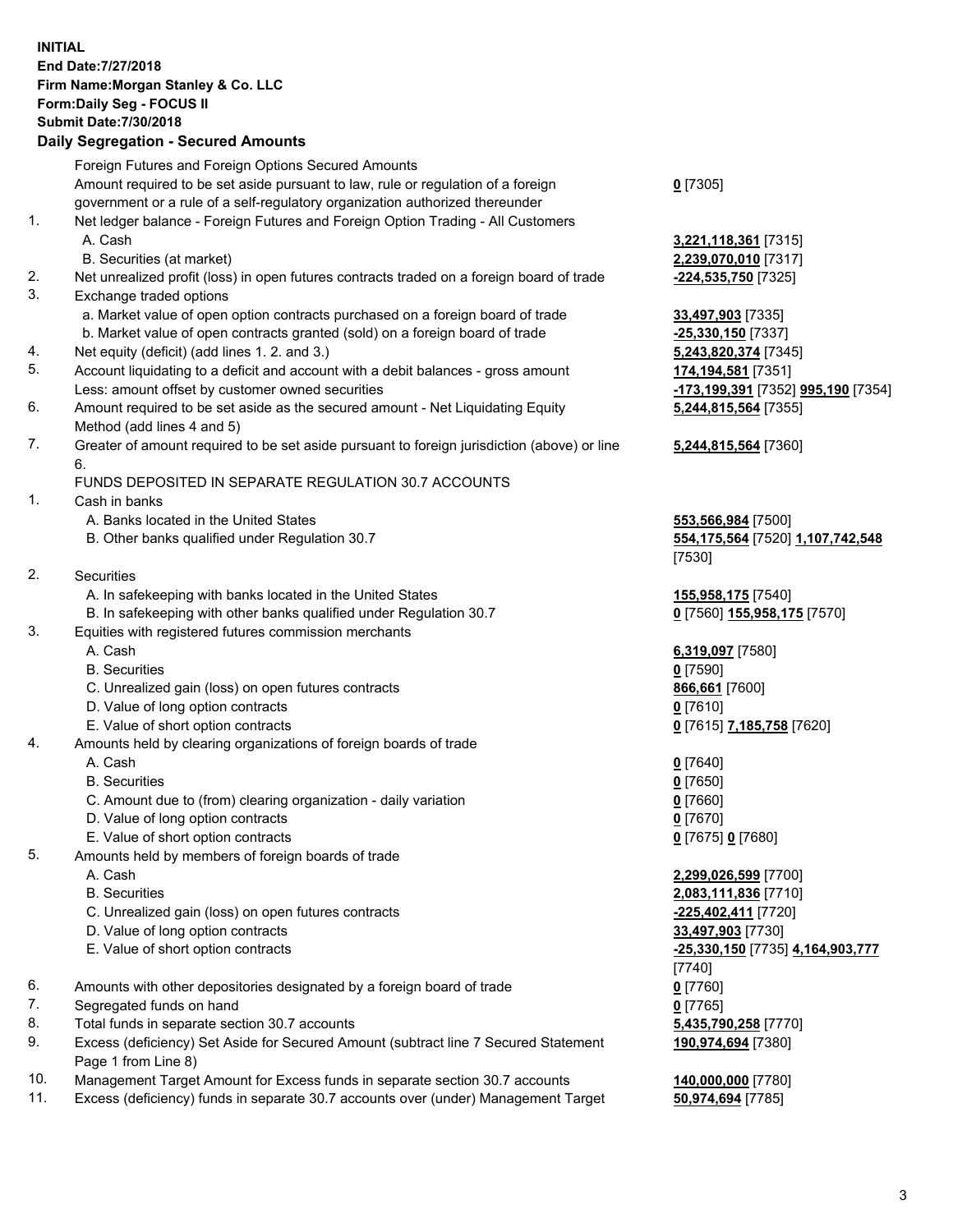**INITIAL End Date:7/27/2018 Firm Name:Morgan Stanley & Co. LLC Form:Daily Seg - FOCUS II Submit Date:7/30/2018 Daily Segregation - Segregation Statement** SEGREGATION REQUIREMENTS(Section 4d(2) of the CEAct) 1. Net ledger balance A. Cash **10,636,388,765** [7010] B. Securities (at market) **5,852,874,515** [7020] 2. Net unrealized profit (loss) in open futures contracts traded on a contract market **74,079,160** [7030] 3. Exchange traded options A. Add market value of open option contracts purchased on a contract market **399,124,614** [7032] B. Deduct market value of open option contracts granted (sold) on a contract market **-486,181,402** [7033] 4. Net equity (deficit) (add lines 1, 2 and 3) **16,476,285,652** [7040] 5. Accounts liquidating to a deficit and accounts with debit balances - gross amount **401,097,411** [7045] Less: amount offset by customer securities **-399,257,175** [7047] **1,840,236** [7050] 6. Amount required to be segregated (add lines 4 and 5) **16,478,125,888** [7060] FUNDS IN SEGREGATED ACCOUNTS 7. Deposited in segregated funds bank accounts A. Cash **4,841,408,375** [7070] B. Securities representing investments of customers' funds (at market) **0** [7080] C. Securities held for particular customers or option customers in lieu of cash (at market) **542,773,113** [7090] 8. Margins on deposit with derivatives clearing organizations of contract markets A. Cash **6,455,375,150** [7100] B. Securities representing investments of customers' funds (at market) **0** [7110] C. Securities held for particular customers or option customers in lieu of cash (at market) **5,310,101,402** [7120] 9. Net settlement from (to) derivatives clearing organizations of contract markets **-266,542,670** [7130] 10. Exchange traded options A. Value of open long option contracts **399,124,614** [7132] B. Value of open short option contracts **-486,181,402** [7133] 11. Net equities with other FCMs A. Net liquidating equity **12,208,486** [7140] B. Securities representing investments of customers' funds (at market) **0** [7160] C. Securities held for particular customers or option customers in lieu of cash (at market) **0** [7170] 12. Segregated funds on hand **0** [7150] 13. Total amount in segregation (add lines 7 through 12) **16,808,267,068** [7180] 14. Excess (deficiency) funds in segregation (subtract line 6 from line 13) **330,141,180** [7190] 15. Management Target Amount for Excess funds in segregation **280,000,000** [7194]

16. Excess (deficiency) funds in segregation over (under) Management Target Amount Excess

**50,141,180** [7198]